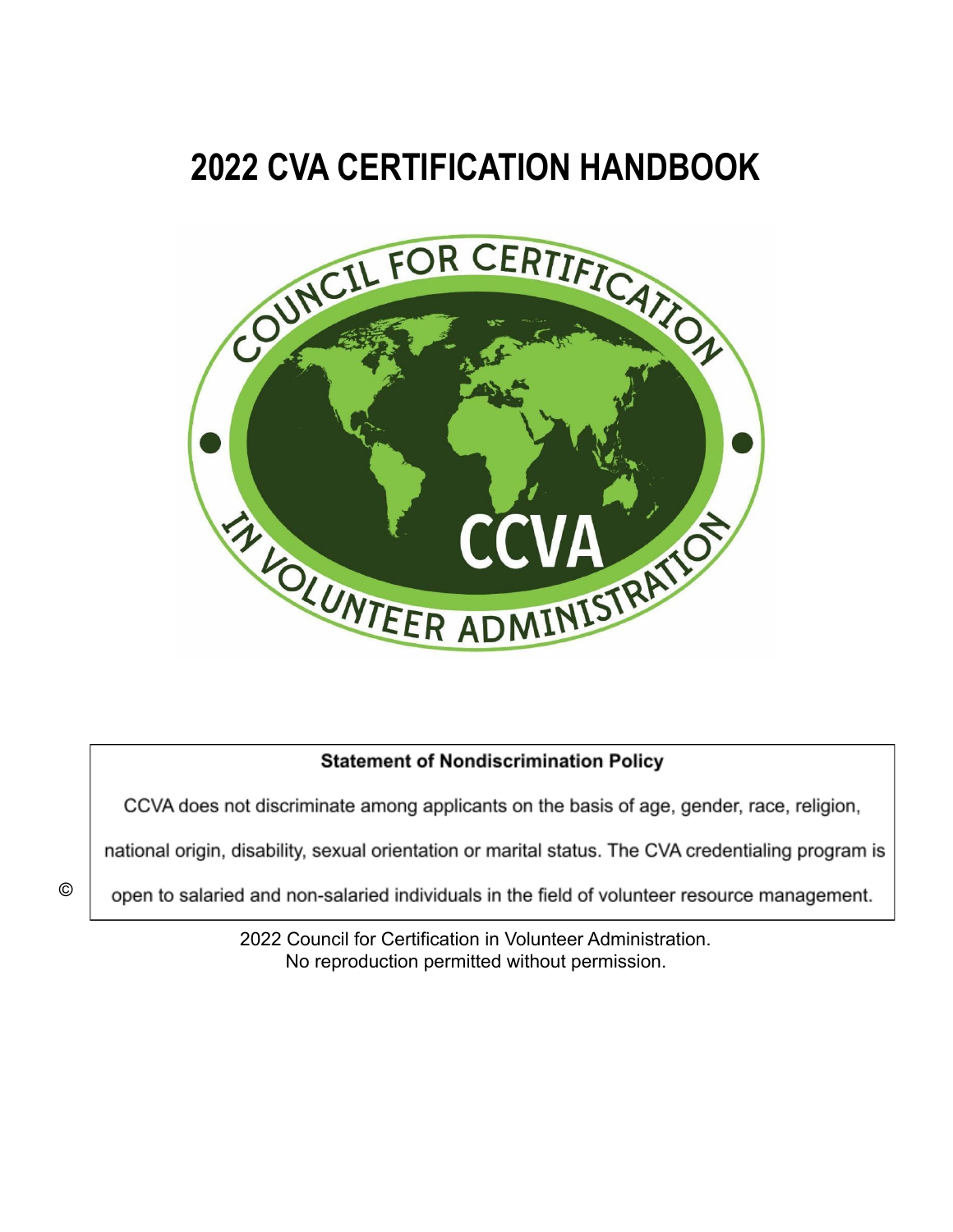# **CONTENTS**

|                                          | <b>SECTION 1: General Information</b>       | 3              |
|------------------------------------------|---------------------------------------------|----------------|
|                                          | DEVELOPMENT OF THE CVA CERTIFICATION        | 3              |
|                                          | THE CCVA BODY OF KNOWLEDGE AND COMPETENCIES | 4              |
|                                          | THE VALUE OF CVA CERTIFICATION              | 6              |
| <b>SECTION 2: Applying for the Exam</b>  |                                             | 7              |
|                                          | <b>EXAM ELIGIBILITY</b>                     | $\overline{7}$ |
|                                          | <b>APPLICATION PROCESS</b>                  | $\overline{7}$ |
|                                          | APPLICATION DEADLINES & EXAM WINDOWS        | $\overline{7}$ |
|                                          | <b>INCOMPLETE APPLICATIONS</b>              | 7              |
|                                          | <b>APPLICATION DENIALS</b>                  | 8              |
|                                          | <b>APPEALS</b>                              | 8              |
|                                          | <b>2022 FEES</b>                            | 9              |
|                                          | <b>REFUNDS</b>                              | 9              |
|                                          | DATA CONFIDENTIALITY                        | 9              |
| <b>SECTION 3: Preparing for the Exam</b> |                                             | 10             |
|                                          | <b>EQUIPMENT CHECK and TRIAL TEST</b>       | 10             |
|                                          | <b>EXAM DURATION and FORMAT</b>             | 10             |
|                                          | <b>EXAM CONTENT</b>                         | 10             |
|                                          | THE PROCTORING EXPERIENCE                   | 11             |
|                                          | <b>CANDIDATE SUPPORT</b>                    | 11             |
|                                          | REFERENCE MATERIALS                         | 12             |
|                                          | SAMPLE EXAM QUESTIONS                       | 12             |
|                                          | <b>STUDY GROUPS</b>                         | 12             |
| <b>SECTION 4: Taking the Exam</b>        |                                             | 13             |
|                                          | LANGUAGE                                    | 13             |
|                                          | NONDISCLOSURE AGREEMENT                     | 13             |
|                                          | <b>EXAM IRREGULARITIES</b>                  | 13             |
|                                          | <b>EXAM SCORING PROCESS</b>                 | 14             |
|                                          | NOTIFICATION OF RESULTS                     | 15             |
|                                          |                                             |                |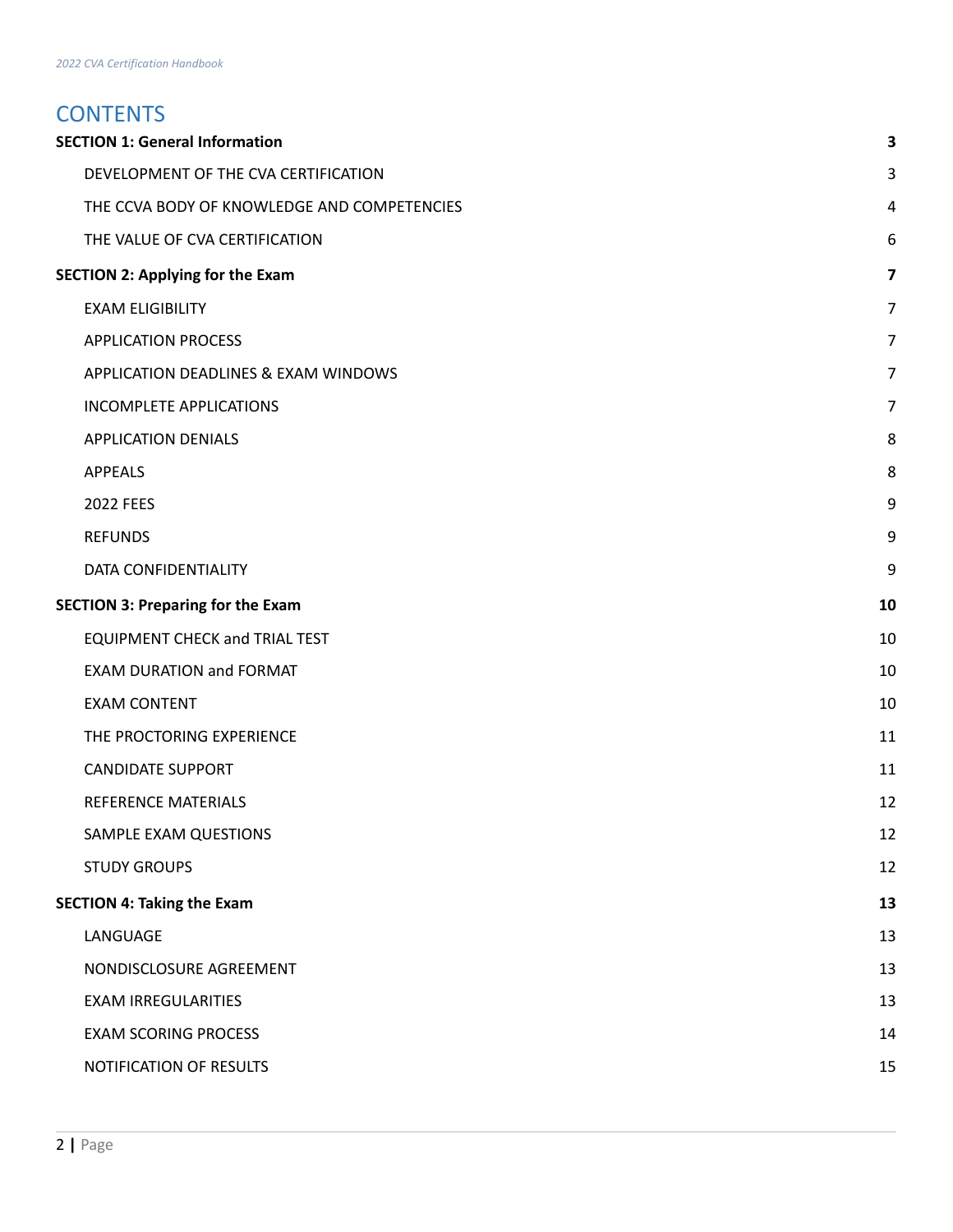# <span id="page-2-0"></span>SECTION 1: General Information

#### <span id="page-2-1"></span>DEVELOPMENT OF THE CVA CERTIFICATION

Executive leaders in nonprofit and government organizations increasingly understand that volunteers can be a critical strategic resource for delivering on a mission. Effective people management is imperative – whether they be paid or unpaid. As a result, employers expect that those individuals tasked with mobilizing and coordinating volunteer engagement demonstrate a thorough knowledge of effective practices and an understanding of how to apply that knowledge in support of real-world organizational priorities.

Certified in Volunteer Administration (CVA) is an international professional certification in the field of volunteer resources management. Sponsored by the Council for Certification in Volunteer Administration (CCVA), this credential recognizes practitioners who meet specified standards as measured through an examination developed by their peers. Successful candidates who earn the credential may use the designation "CVA." An international CVA registry is maintained and publicly available on the CCVA web site.

Unlike *certificate* programs that involve classes or courses, **the CVA is a competency-based professional certification program.** Intended for those with a strong foundation in volunteer administration, it is a self-study program that measures an individual's "knowledge-in-use" —the application of knowledge and skills as documented by a current competency framework. The certification process includes assessment of a candidate's ability to structure tasks, process ideas, and solve problems related to volunteer engagement.

CCVA also promotes the standards for volunteer resources management as stated in [Professional](https://cvacert.org/professional-ethics/) [Ethics in Volunteer Administration](https://cvacert.org/professional-ethics/) and views these principles as an essential part of one's competence in the field. Candidates for the CVA credential are required to affirm their intent to uphold these ethical standards.

CCVA is governed by a board of individuals with extensive experience in the field of volunteerism and volunteer resources management. CCVA adheres to the standards set forth by the [Institute for Credentialing Excellence.](https://www.credentialingexcellence.org/)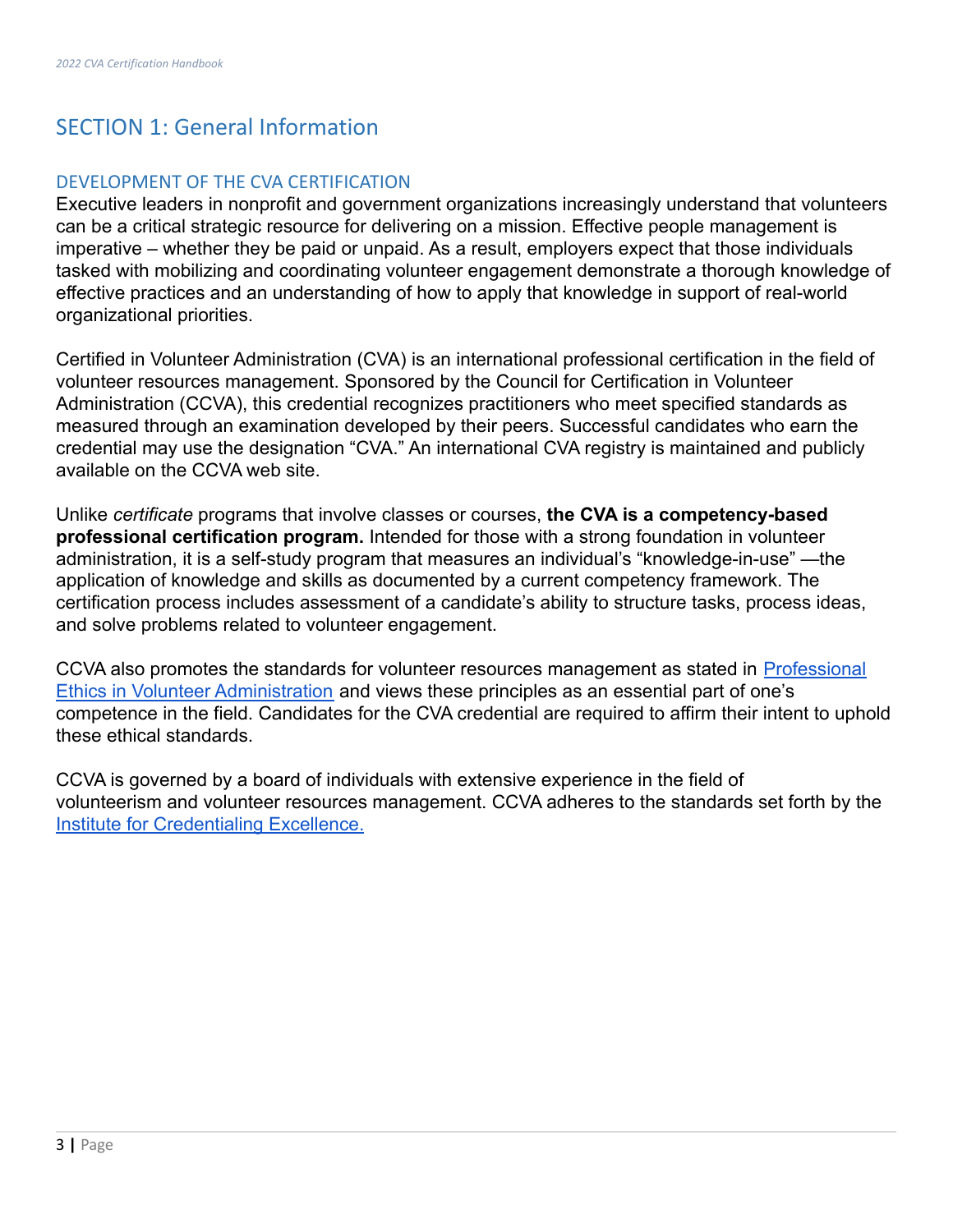### <span id="page-3-0"></span>THE CCVA BODY OF KNOWLEDGE AND COMPETENCIES

CCVA periodically conducts a Job Analysis study to ensure the body of knowledge remains current and relevant. Validated by hundreds of practitioners throughout the U.S., Canada and other countries, the 2014 Job Analysis confirmed the following seven competencies necessary to develop, support and sustain volunteer involvement:

## **Plan for Strategic Volunteer Engagement**

- 1. Assess organizational needs and opportunities for volunteers
- 2. Promote organizational readiness (e.g., commitment, capacity, competency)
- 3. Research and analyze related programs and services
- 4. Develop goals and objectives for volunteer services
- 5. Develop policies and procedures for volunteer services
- 6. Develop supporting tools and resources for volunteer services (e.g. forms, databases)
- 7. Develop evaluation plan for volunteer services
- 8. Develop risk management plan for volunteer services
- 9. Establish benchmarks for volunteer services
- 10.Implement evaluation plan for volunteer services

# **Advocate for Volunteer Involvement**

- 11. Design communication plan for volunteer services
- 12.Implement communication plan for volunteer services
- 13.Evaluate communication plan for volunteer services
- 14.Inform stakeholders of volunteer service opportunities
- 15.Enlist stakeholders in promoting volunteer service opportunities
- 16.Develop volunteers as advocates
- 17.Advocate for volunteer services (to stakeholders and community)
- 18.Cultivate stakeholder and partner relationships
- 19.Collaborate with stakeholders

# **Attract and Onboard a Volunteer Workforce**

- 20.Identify current needs for volunteers
- 21.Develop volunteer position descriptions
- 22.Develop performance objectives for volunteer roles
- 23.Design recruitment strategy for volunteers
- 24.Implement recruitment strategy for volunteers
- 25.Respond to volunteer inquiries
- 26.Select applicants for interviews
- 27.Conduct applicant interviews
- 28.Administer screening process
- 29.Match volunteers with assignments
- 30.Evaluate placement of volunteers
- 31.Evaluate recruitment strategies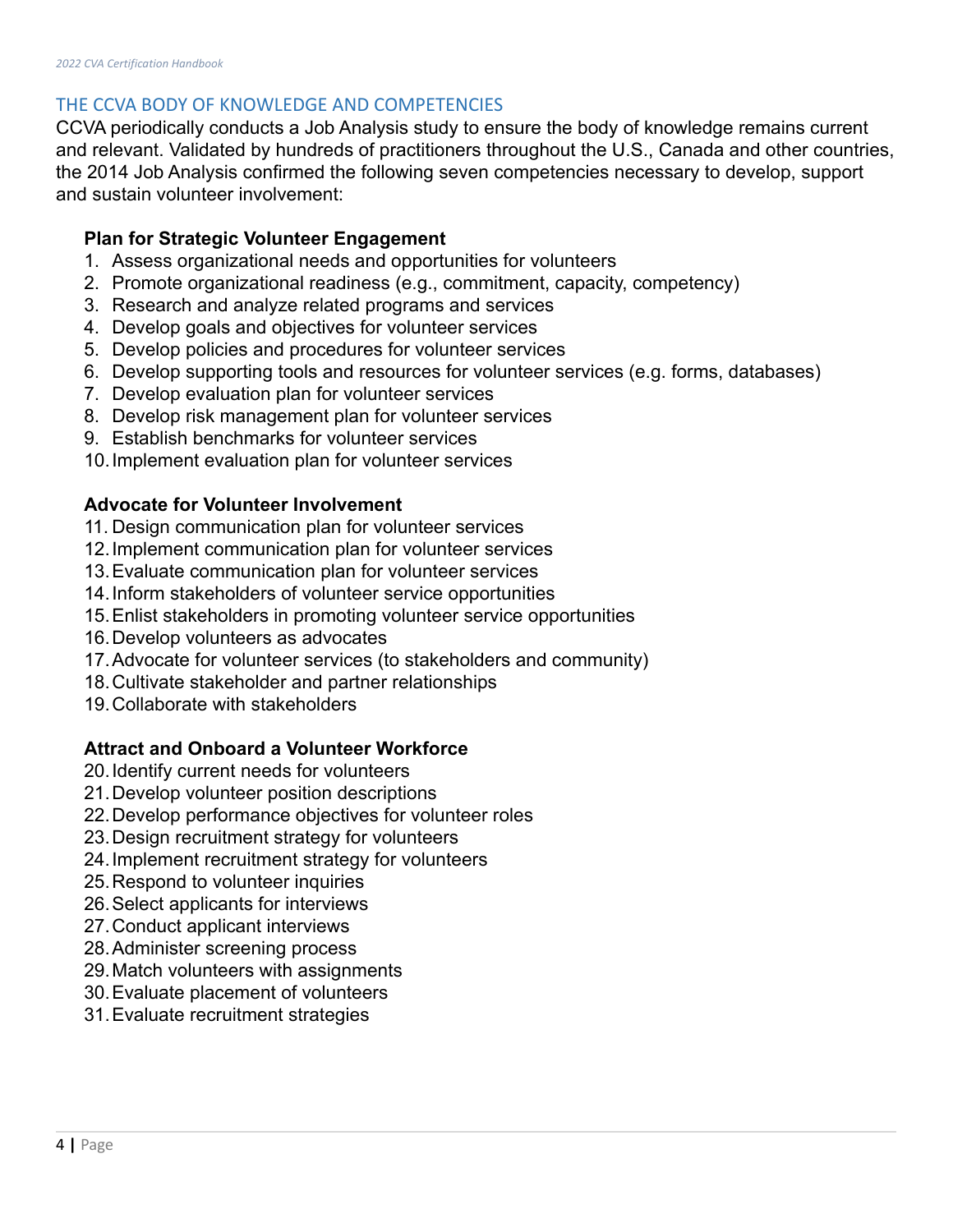# **Prepare Volunteers for their Roles**

- 32.Develop volunteer orientation and training plans
- 33.Design orientation for volunteers
- 34.Conduct orientation for volunteers
- 35.Provide role-specific training
- 36.Support on-going development of volunteers' skills
- 37.Evaluate volunteer orientation
- 38.Evaluate volunteer training

## **Document Volunteer Involvement**

- 39.Obtain permission to share volunteer information
- 40.Establish secure storage for volunteer records
- 41.Create volunteer files
- 42.Maintain volunteer records (such as hours, activities, personal information)
- 43.Update external screening processes
- 44.Generate statistical reports on volunteer services
- 45.Archive, destroy, or delete volunteer records
- 46.Contribute to budget process
- 47.Monitor resources that support volunteer engagement (financial, physical, human)
- 48.Provide information to support funding requests
- 49.Maintain records on partnership and stakeholder contacts and relationships
- 50.Maintain partnership agreements

# **Manage Volunteer Performance and Impact**

- 51.Train staff to work with volunteers
- 52.Monitor progress on volunteer performance objectives
- 53.Delegate tasks to volunteers
- 54.Supervise volunteers
- 55.Coach volunteers
- 56.Conduct volunteer performance reviews
- 57.Provide feedback to volunteers
- 58.Conduct corrective action procedures
- 59.Conduct exit interviews/surveys

#### **Acknowledge, Celebrate and Sustain Volunteer Involvement**

- 60.Develop volunteer recognition plan
- 61.Implement volunteer recognition plan
- 62.Develop retention plan
- 63.Assess volunteer satisfaction
- 64.Monitor retention plan
- 65.Provide references for volunteers
- 66.Evaluate recognition plan
- 67.Evaluate retention plan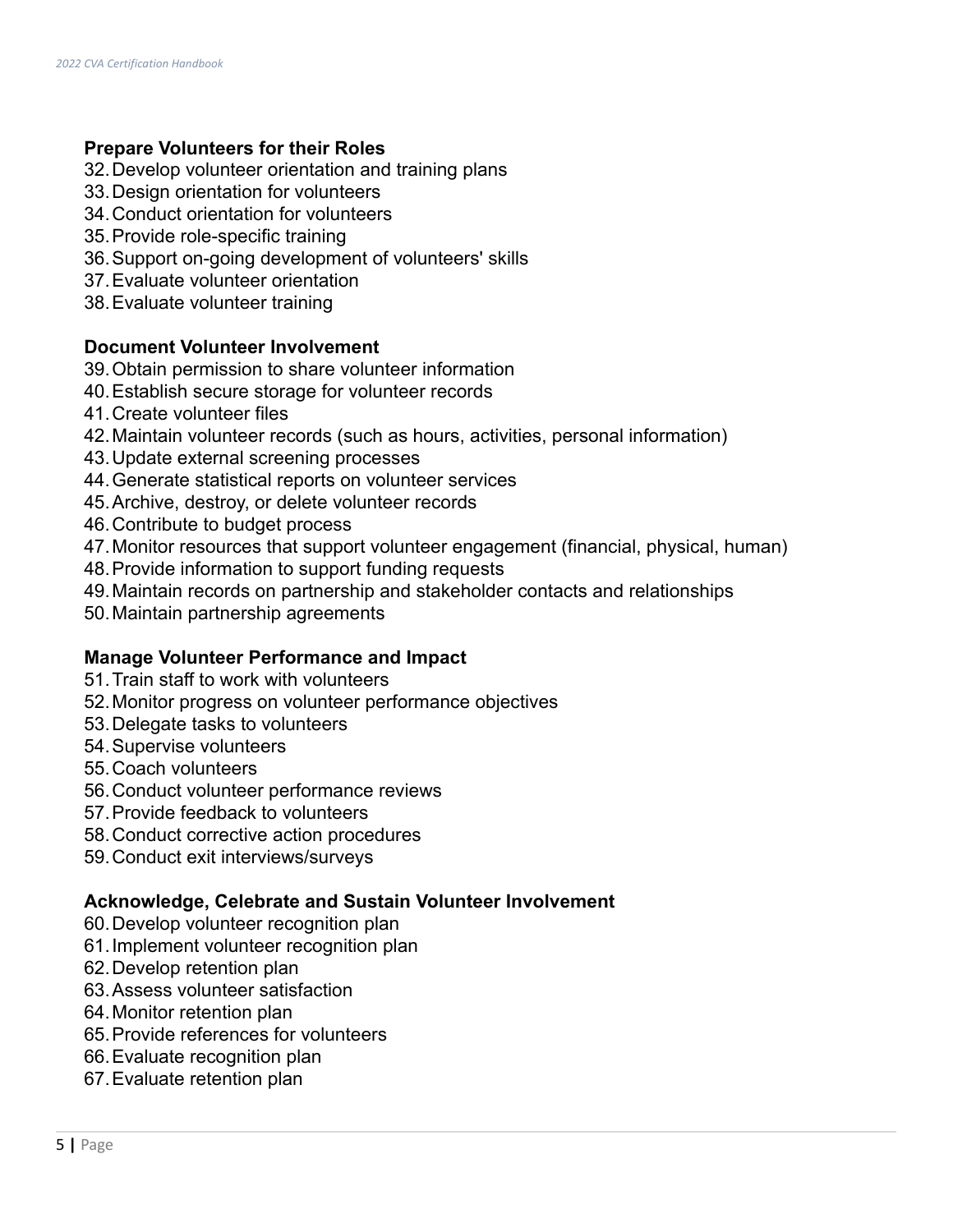This material serves as the basis for the CVA certification exam.

More information about the Body of Knowledge and Competency Framework is available in the Resources section of the CCVA website. These are the building blocks of the exam questions and candidates are strongly encouraged to study and become familiar with these.

### <span id="page-5-0"></span>THE VALUE OF CVA CERTIFICATION

**Certification offers credibility.** CCVA is the only international entity that offers a professional credential for volunteer administrators. Certification serves as a third-party endorsement of knowledge and experience against industry standards in volunteer administration.

**Certification can improve career opportunities and advancement.** The CVA can give practitioners the advantage when being considered for promotion and career opportunities. The CVA clearly identifies those who have demonstrated mastery of volunteer administration principles based on accepted best practices.

**Certification demonstrates a high level of commitment to the field of volunteer administration.** The CVA is a clear indicator to employers and the community of an investment in one's own professional development.

**Certification strengthens the profession's image.** The CVA credential demonstrates a commitment to competence by employers and makes one stand out as a role model in the profession.

**Certification = achievement.** CVA certification requires the demonstration of experience and implementation of best practices as well as adherence to the highest ethical standards in volunteer administration.

**Certification increases or validates skills and knowledge.** Achieving the CVA requires a commitment to study and self-reflection. Re-certification is required every 5 years, ensuring that CVAs pursue continuing competency through education and experiential learning.

**Certification builds self-esteem.** The CVA inspires increased confidence in the volunteer administrator's core competencies.

**Certification offers recognition from colleagues.** CVA certification demonstrates leadership, and taking the extra step in one's professional career is respected by colleagues.

**Certification supports continued professional development.** Re-certification requires continued learning and development, and rewards the mentoring of others in the profession.

**Certification offers international networking opportunities.** The CVA designation provides a highly visible vehicle for peers to connect and network with one another.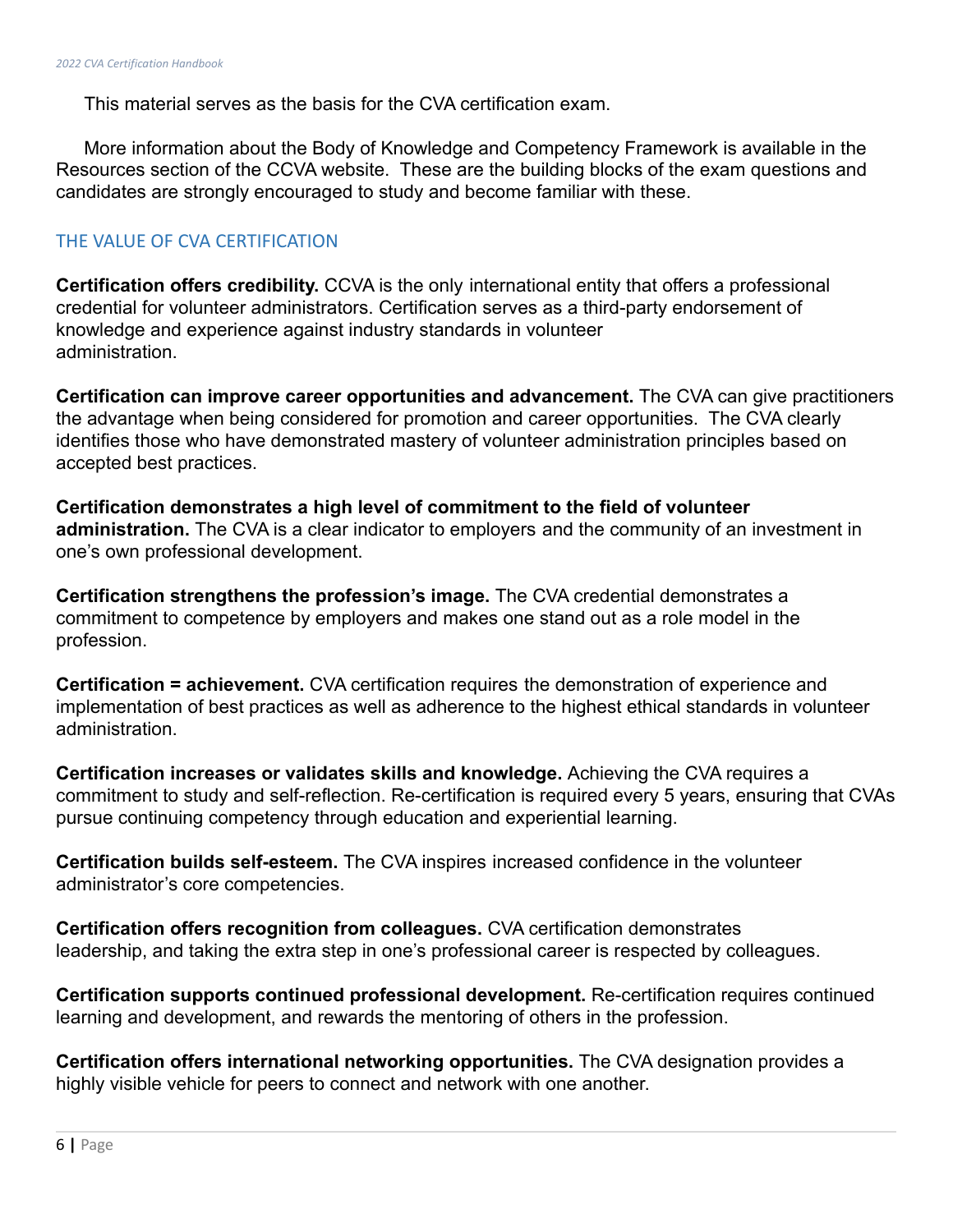# <span id="page-6-0"></span>SECTION 2: Applying for the Exam

# <span id="page-6-1"></span>EXAM ELIGIBILITY

In order to be eligible to sit for the CVA exam, applicants must meet specific educational and work experience criteria at the time they submit their application. These requirements are outlined below:

1. Applicants must document the equivalent of at least three years of volunteer resources management experience. This experience may be in paid or non-paid positions.

2. A minimum of 30% of an applicant's current position must be related to volunteer resources management. This may include roles related to training, consulting, teaching or other functions that build the volunteer-engagement capacity of individuals and/or organizations.

3. Applicants must also submit a resume.

4. The final requirement of the application is **one** letter of professional recommendation from a supervisor, colleague, or current CVA who is familiar with the applicant's recent work with volunteers.

*Note: Any eligible individual from any country may apply for the CVA exam. However, at this time CCVA only publishes the CVA exam in English.*

# <span id="page-6-2"></span>APPLICATION PROCESS

Complete the 2022 CVA Application found on the CCVA website and upload:

- a) Documentation of Eligibility form
- b) Your resume and
- c) Your letter of recommendation
- d) Make your payment on the CCVA website.

# <span id="page-6-3"></span>APPLICATION DEADLINES & EXAM WINDOWS

There are two exam windows during the year when the CVA exam is offered. Applications are accepted on a continual basis, however there is a deadline for each exam window. **Applicants apply for the exam in the window that they intend to take the exam.** Applications received after the testing deadline will be held for the next exam window.

# **April Window:**

Application Deadline: March 1, 2022 Exam Period: April 1-14, 2022

# **October Window:**

Application Deadline: September 1, 2022 Exam Period: October 1-14, 2022

# <span id="page-6-4"></span>INCOMPLETE APPLICATIONS

Exam applicants who do not send all the required information and materials will receive one email outlining what information is missing. The missing information must be submitted in order for the application to be complete and ready for consideration. Applications submitted after the application deadline for a specific exam window will be held for the next window.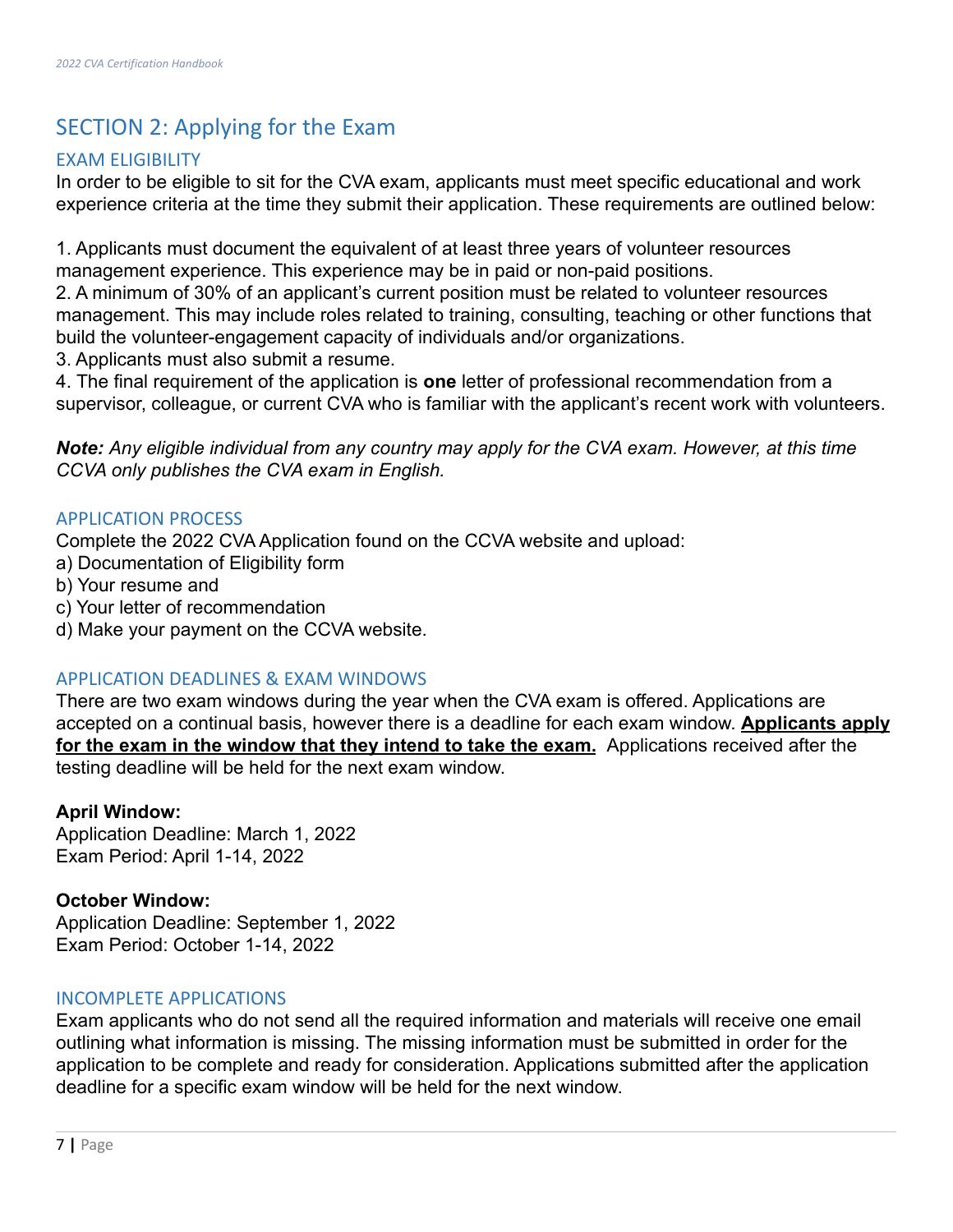## <span id="page-7-0"></span>APPLICATION DENIALS

An application will not be accepted, and/or the candidate's authorization to test may be denied or revoked, for any of the following reasons:

- Failure to meet the minimum eligibility requirements.
- Application is incomplete
- Falsification of information on the application.
- Misrepresentation of work experience or other information on the application.

#### <span id="page-7-1"></span>APPEALS

CCVA is committed to allowing applicants and candidates the opportunity to appeal decisions during the professional credentialing process. The Appeals Committee is responsible for handling all appeals and requests for refunds in a confidential, timely and fair manner. The party of last resort will be the CCVA Board of Directors. All appeals must be submitted in writing to CCVA within 30 days of notification of denial of authorization to test, or receipt of exam results. CCVA will acknowledge receipt of all appeals in writing within 30 days of receipt of appeal unless otherwise notified. All appeals are confidential.

CCVA will attempt to resolve all appeals within 60 days of receipt of appeal, and will communicate the decision in writing to the candidate. Upon receiving written a request from the candidate, staff will forward the file to the Appeals Committee, maintaining the confidentiality of the candidate's name. If the candidate has requested a hearing with the Committee, the Committee may conduct such a hearing via conference call. The Committee's decision will then be sent to the candidate in writing.

If a resolution is not reached, the decision will be referred to the CCVA Board of Directors. Upon receiving a written request from the candidate, staff will forward the file to the Board of Directors, maintaining the confidentiality of the candidate's name. If the candidate has requested a hearing with the Board, the Board may conduct such a hearing via conference call.

The Board's decision will then be sent to the candidate in writing and their decision will be final.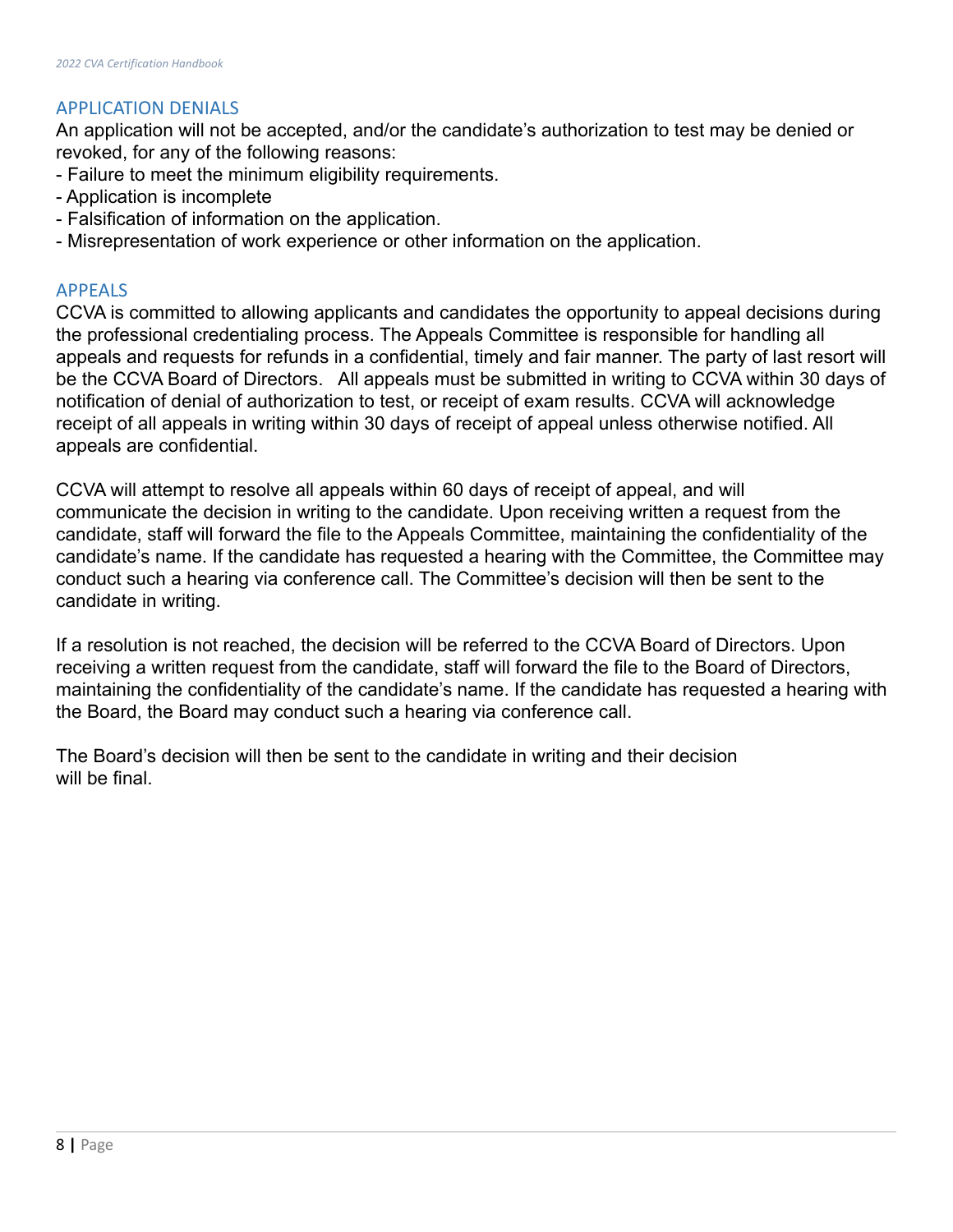# <span id="page-8-0"></span>2022 FEES

# *All fees are in US Dollars. Payments can be made via credit card on the CVA website payment page.*

| Regular Exam Fee                                                                                                                                                                                                                                                                          | \$350  |
|-------------------------------------------------------------------------------------------------------------------------------------------------------------------------------------------------------------------------------------------------------------------------------------------|--------|
| Member Discount Fee<br>- This includes members, staff or clients of ALIVE, American<br>Association of Zoos and Aquariums (AZA), Better Impact, Engage,<br>Habitat for Humanity International, NAVPLG, Volunteer Canada,<br>Volunteer Match, VolunteerPro, VMPC, and United Way Worldwide. | \$315  |
| <b>Exam Resit Fee</b><br>(In the exam period that immediately follows an unsuccessful attempt.)                                                                                                                                                                                           | \$125. |

#### <span id="page-8-1"></span>**REFUNDS**

Fees are non-transferable between individuals and refunds are only provided to exam candidates as follows:

- less \$100 for application fees prior to the application deadline
- less \$50 for exam resit fees prior to the application deadline
- full refund if the application is not successful

No refunds are issued once the application deadline has passed.

#### <span id="page-8-2"></span>DATA CONFIDENTIALITY

Certification applications and candidates' performance on the CVA exam shall remain confidential unless otherwise stipulated by the candidate or as required by law. The exception to this is the published Registry of CVAs that is made available to the public on the CCVA website. This statement does not preclude the publication of any CVAs name against whom disciplinary action has been taken.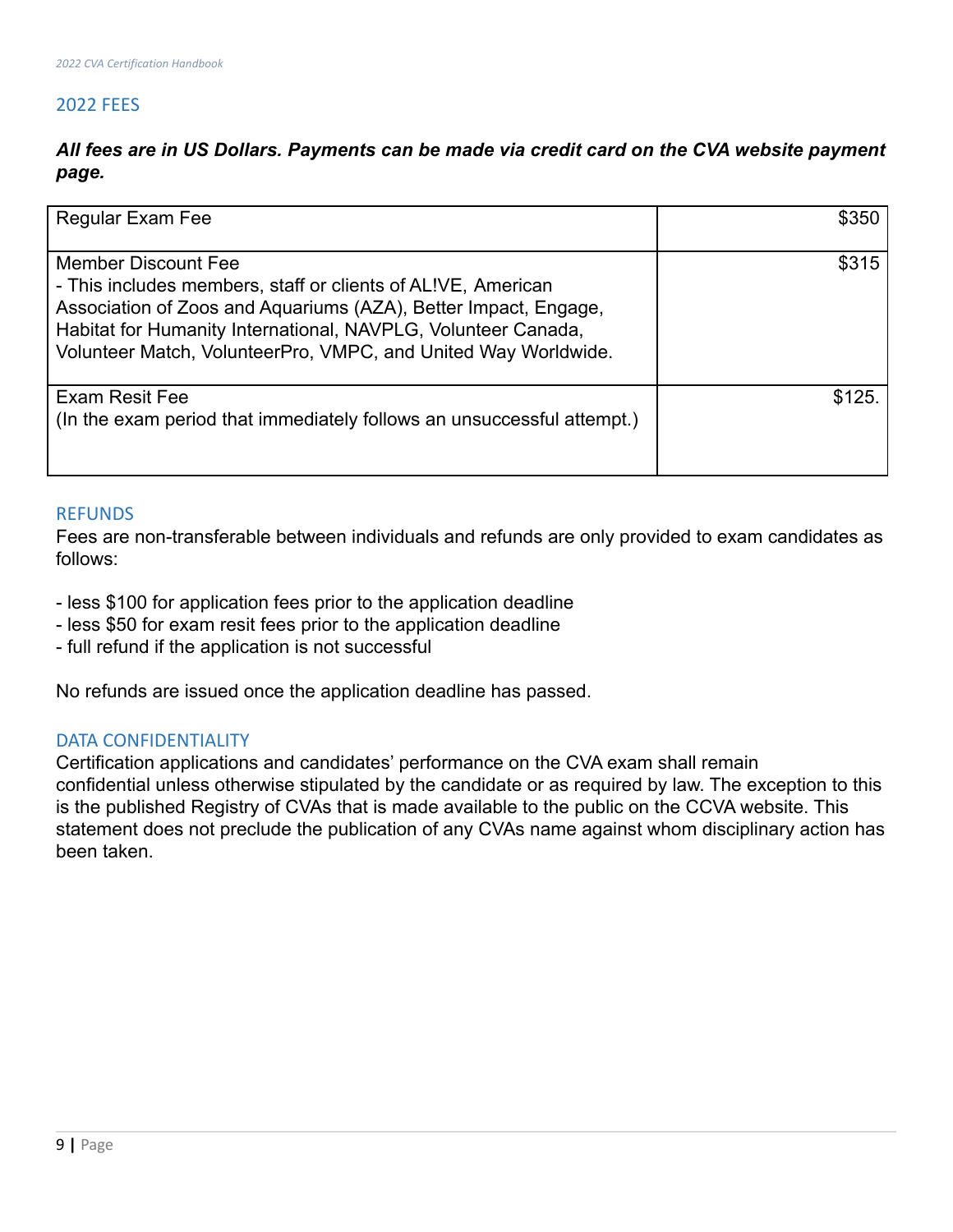# <span id="page-9-0"></span>SECTION 3: Preparing for the Exam

#### <span id="page-9-1"></span>EQUIPMENT CHECK and TRIAL TEST

Prior to the testing window, candidates will be sent a link via email to complete an Equipment Check and a Trial Test. This step is required of all candidates.

The purpose of the Equipment Check is to test the technical specifications of the computer, microphone, camera and network connection each candidate is using. Candidates are responsible for providing their own equipment and will need their own reliable network connection.

The Trial Test is a set of questions unrelated to the actual CVA exam that allow candidates to experience the testing software and how questions will be presented.

#### <span id="page-9-2"></span>EXAM DURATION and FORMAT

The CVA exam is administered by computer by CCVA's testing vendor, YouTestMe. Candidates have a two-week testing window and may take the test at any time during this period at the location of their choice. Proctoring is conducted through the candidate's computer camera.

Candidates for the CVA exam have up to 2 hours to complete the test. The test must be completed in one sitting.

#### <span id="page-9-3"></span>EXAM CONTENT

The exam contains 100 multiple choice questions. From time to time the exam may include 10 additional unscored questions which are being tested for validity for future exams. Candidates will be informed ahead of time if the 10 additional questions will be appearing on their exam. Candidates will not know which questions are unscored.

The CVA Exam is based on the CCVA Body of Knowledge and Competency and is made up of these types of questions:

**Knowledge** - Knowledge questions recognize specific information and facts that do not vary by situation. Such questions are predominantly an effort of memory and include the recall of specific facts, generalizations, concepts, and procedures.

**Application** - Application questions require comprehension, interpretation, or manipulation of concepts or data. They primarily test simple interpretations or applications of limited data. Questions may require recognition of more than one element or concept and the ability to apply knowledge to a specific situation.

All questions are equally weighted. All questions are multiple-choice, and candidates are expected to select the best answer from among the four options given. All questions relate to the competency areas which were described previously.

**NOTE:** The questions on the CVA exam include several different job titles, including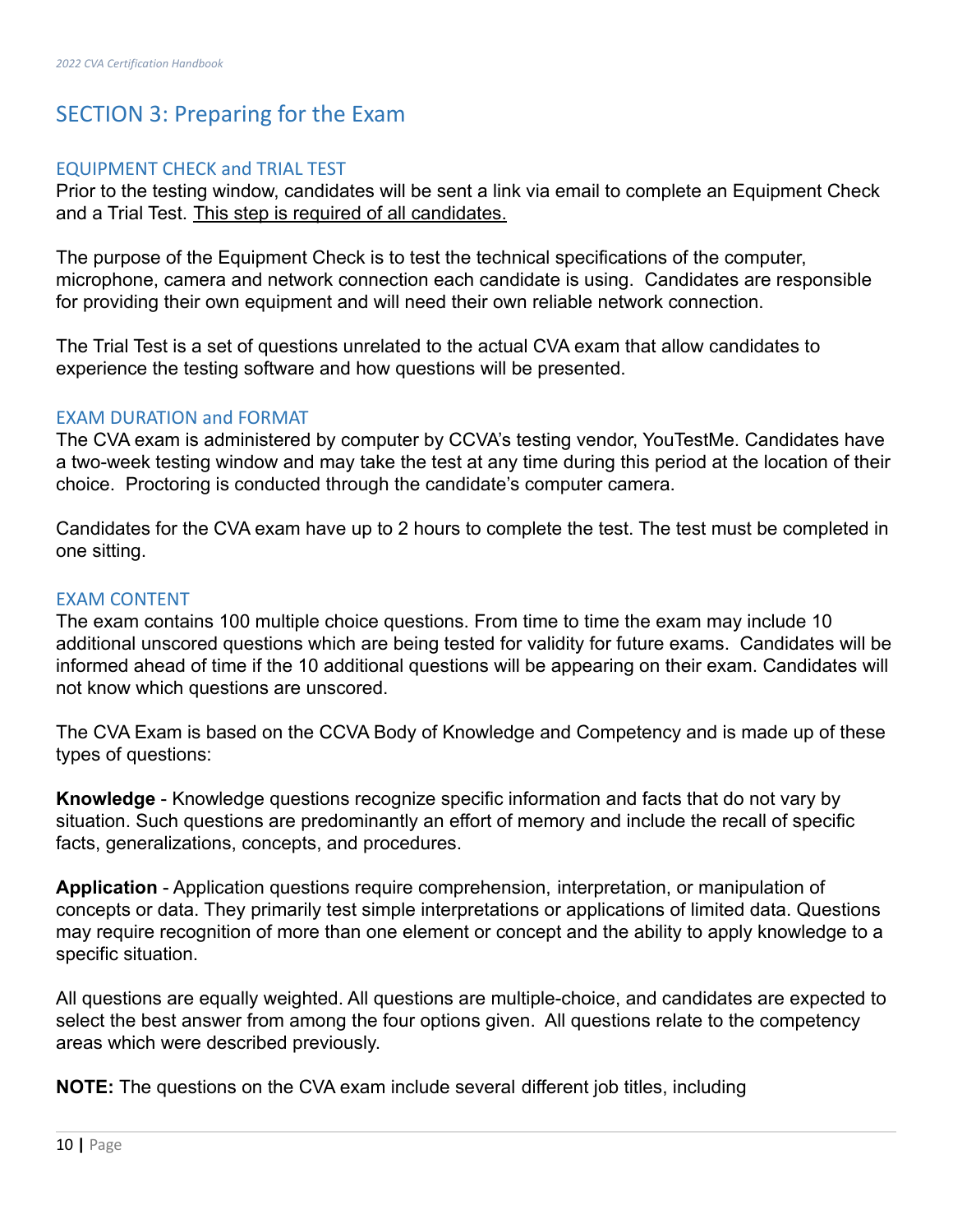"Volunteer Administrator", "Manager of Volunteers", "Director of Volunteer Resources", and "Volunteer Coordinator." This is intended to represent the wide variety of titles used in this profession. For the purposes of this exam, these job titles are used interchangeably, and do not refer to specific levels of responsibility or authority.

#### <span id="page-10-0"></span>THE PROCTORING EXPERIENCE

Your exam is proctored through a sound and video recording which is created as you take the exam. The software is really sensitive and will alert you when there are any slight changes to the environment as detected by the software. This is bound to happen when taking an exam if you shift in your chair or look away from the screen or even read questions aloud to yourself. It can be stressful to see an alert while you are taking the exam. If you are not doing anything wrong, you do not need to worry. During your Trial Test, cough or speak aloud so you can see what an alert will look like. Our Executive Director is the individual that views the footage of your exam. If there are any alerts, she will be able to verify that they are simply you just taking the exam and not an indication of any cheating.

Here is a testimonial from a recent CVA on their experience with the exam,

*"My name is Sammy Feilchenfeld, Manager, Learning at Volunteer Toronto. As a trainer for volunteer managers, I was confident about my preparation for the exam questions. However, as a person living with Tourette Syndrome, I was anxious about the exam-writing experience using the proctoring tool. Specifically, my twitches can cause my head to turn, and I was uncertain about how the tool would react to me not staring straight ahead for the entire exam. It was helpful to know that the exam was not being "live proctored" – instead, Faiza was reviewing the video after exams were completed. In the exam itself, however, there is a small circle with the camera view of my face which would turn red whenever I looked anywhere but straight ahead, or if there were sounds in the background. Despite my nervousness, this wasn't triggered as often as I thought. I stayed focused on the questions, made sure to turn off my second computer screen entirely and found that everything went smoothly. Even though the circle turned red a couple times, I didn't let it bother me and kept focusing on reading and answering the questions. After the exam was done, I realized I was more nervous about the proctoring tool than the questions, but it turned out to be a much smoother experience than I expected! Don't let the little circle bother you – stay focused on the questions and you'll do great too!"*

#### <span id="page-10-1"></span>CANDIDATE SUPPORT

CCVA offers a number of resources to support CVA candidates while they pursue certification. Current candidates are encouraged to visit the Resources section of the website to find information about these resources.

**CVA Self-Assessment**: CCVA offers a free Self-Assessment tool to all CVA candidates, available on the CCVA website. This is a self-study process and many candidates find it helpful to start by evaluating their level of knowledge and experience with each competency area. This can be a useful step to identify gaps in experience and knowledge to better understand where a candidate will benefit from additional reading or training.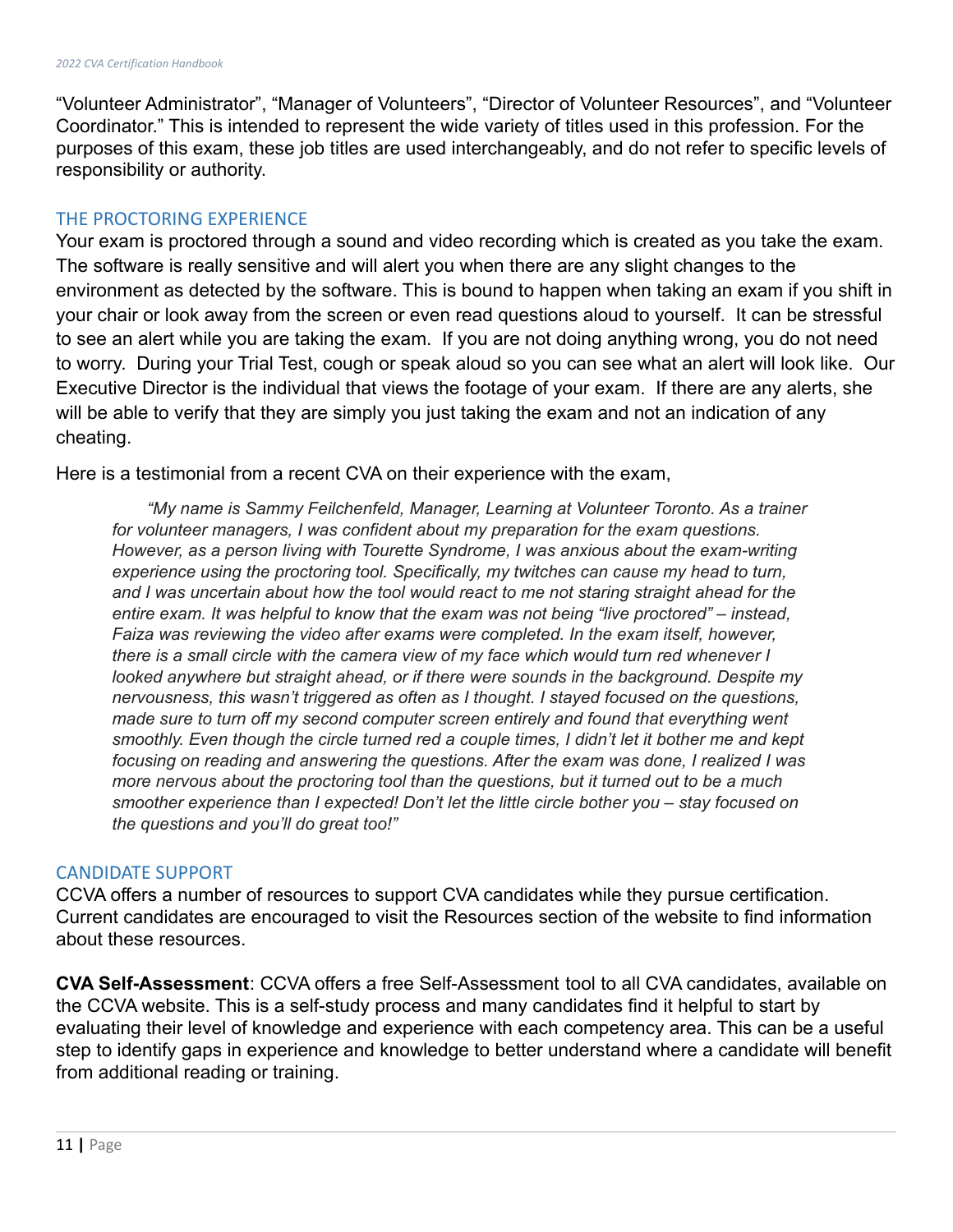**CCVA Facebook and LinkedIn page:** Use these as a way to connect with current candidates and those who are already certified. Cheer each other on, ask questions, share your study tips, etc.

**Individual Support:** Many candidates find it helpful to talk with a CVA who has already completed the credentialing process, or another current candidate. If you want assistance in connecting with those in your geographic area, or in similar types of settings, please contact the CCVA office at execdir@cvacert.org

#### <span id="page-11-0"></span>REFERENCE MATERIALS

The CVA exam is designed to assess the candidate's ability to apply the concepts of effective practice, rather than the memorization of information learned through direct study of any particular book or reference**.** A sample of recommended (not required) resources are listed here:

- *●* Volunteer Administration: Professional Practice (any edition)
- Ellis, Susan. From the Top Down. (1996) and e-Volunteerism The Electronic Journal of the Volunteer Community *Both are available from:* [www.energizeinc.com/store/](http://www.energizeinc.com/store/)
- Professional Ethics in Volunteer Administration o Free and online at <https://cvacert.org/professional-ethics/>

#### <span id="page-11-1"></span>SAMPLE EXAM QUESTIONS

Several sample questions are provided at https://cvacert.org/wp-content/uploads/2021/04/2016-Sample-Questions.pdf

These will provide a sense of the format of CVA exam questions. Please note they are not intended as a study tool related to exam content, nor as an indicator of exam success.

# *Please note: These are the only sample questions endorsed by the CCVA.*

#### <span id="page-11-2"></span>STUDY GROUPS

Study groups are self organized by candidates. There is a great deal of benefit to studying with others, especially those who work in a variety of settings and organizations. Anyone can organize a study group. Usually two types of information are shared in study groups:

- Topic information from reference materials
- Informal study tips, support and general assistance

CCVA does not operate any study groups or officially endorse any study groups but we encourage you to form a **local study group** if there are others in your organization or community preparing for the examination. Invite other colleagues or members of your local professional association to apply and go through the credentialing process with you.

**Virtual study groups** have proven to be very successful in the past. Identify others preparing for the examination who are willing to share ideas and information and to provide support by social media, video conference, phone or email. Even though you are separated by distance, this can work effectively.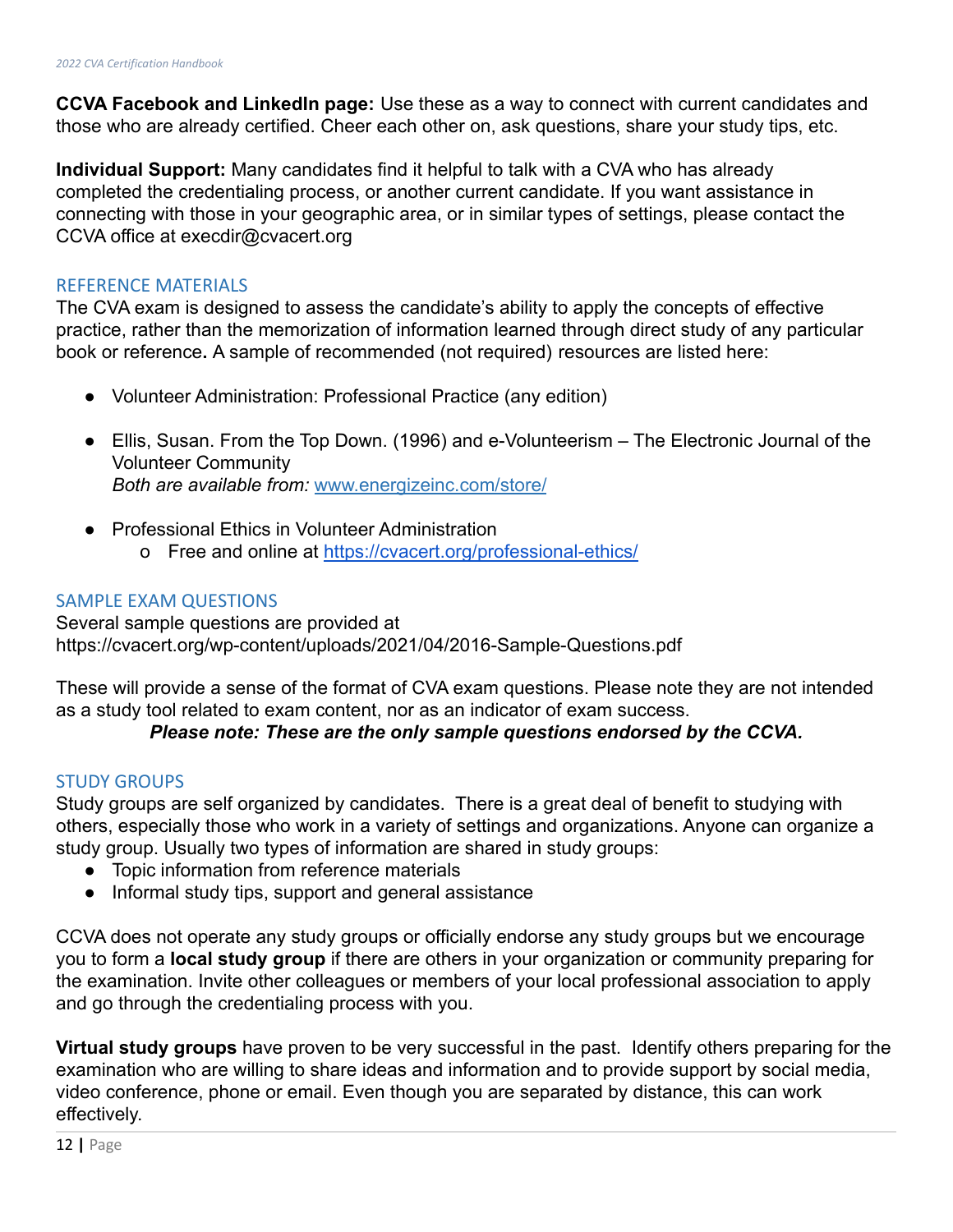# <span id="page-12-0"></span>SECTION 4: Taking the Exam

The CVA exam will be administered by online proctoring. You will have a two-week window within which to complete your exam, anytime any day. Your exam must be completed without interruption in one sitting during a two-hour period.

#### <span id="page-12-1"></span>**LANGUAGE**

The CVA exam is currently only available in English.

#### <span id="page-12-2"></span>NONDISCLOSURE AGREEMENT

Sharing information can be a good thing, but not when it comes to examination content. When you take a CCVA exam, you agree to not disclose information in any format about exam questions and answers. This includes talking publicly about exam items in classes, on message boards, and/ or social media (e.g., Facebook). It also includes discussing exam material privately with your friends, clients, students, colleagues, supervisors, mentors, or coaches.

An exam appointment will last two hours. At the beginning of the exam, candidates have up to five minutes to agree to the Nondisclosure Agreement. If candidates do not agree to the Nondisclosure Agreement, they are not allowed to take the exam and also forfeit the exam fee. Please review the Nondisclosure Agreement (below) prior to taking the CVA exam.

#### <span id="page-12-3"></span>EXAM IRREGULARITIES

In accordance with CCVA's Professional Ethics Statement and the CCVA Certification Application, it is the policy of CCVA that any candidate or proctor who possesses, receives, or transmits examination materials in violation of the Test Guidelines is considered in breach of CCVA Certification policy. Such actions are strictly forbidden. This policy covers the time period before the examination and on-site during the examination and includes examination questions and materials in any form

#### **Nondisclosure Agreement for CCVA Examinations**

This examination is confidential and is protected by trade secrets law. It is made available to you, the examinee, solely for the purpose of becoming Certified in Volunteer Administration. You understand, acknowledge, and agree:

- That the questions and answers of the exam are the exclusive and confidential property of CCVA, are protected by copyright, and are protected by CCVA's intellectual property rights;
- Not to disclose the exam questions or answers or discuss any of the content of the exam materials with any person without prior written approval of CCVA
- Not to copy or attempt to make copies (written, photographic, or otherwise) of any exam material, including, without limitation, any exam questions or answers;
- Not to sell, license, distribute, give away, or obtain from any source other than CCVA, the exam materials, questions, or answers; that your obligations under this agreement shall continue to be in effect after the examination and, if applicable, after termination of your certification, regardless of the reason or reasons for termination, and whether such termination is voluntary or involuntary.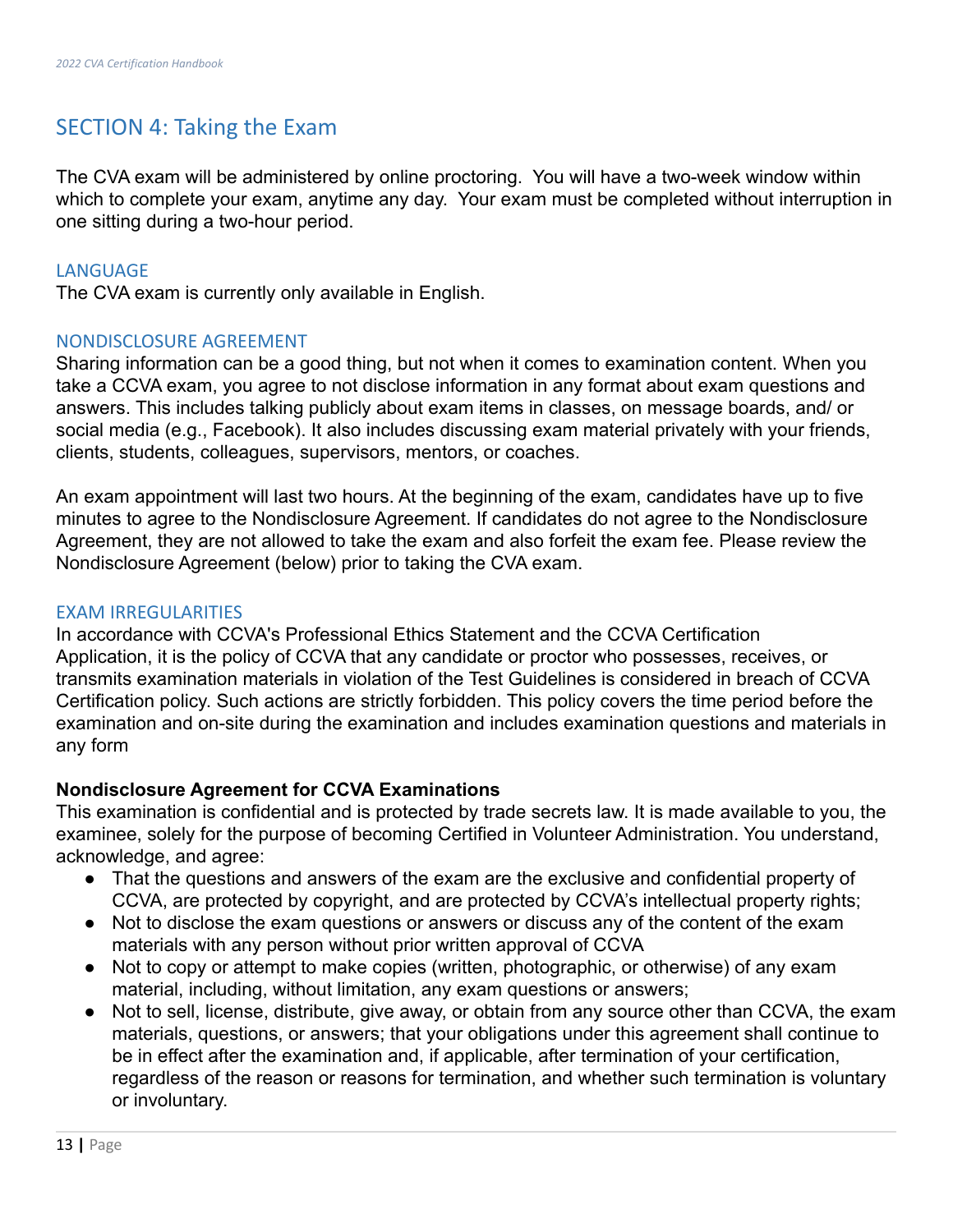CCVA reserves the right to take whatever measures are necessary, with a candidate or Proctor, to protect the integrity of its examinations. This could include, but is not limited to, exclusion from a current examination or future examination, decertification and suit for recovery of damages.

Examples of irregularities affecting the validity of scores, which would necessitate the withholding of scores pending further investigation, would include, but not be limited to the following:

- 1. Copying of answers from another candidate;
- 2. Permitting one's questions or answers to be copied;

3. Discussing the specific content of the examination with one or more fellow candidates, before, during, or after the administration of an examination;

4. Unauthorized possession, reproduction, recording, transmission or disclosure of materials or other information regarding the content of an examination before, during, or after the administration of an examination;

- 5. Other evidence indicating that the security of an examination had been compromised;
- 6. Improper or unauthorized use of a password;
- 7. Removing or attempting to remove exam material (in any format) from the testing area.

Upon analysis of all available information in such circumstances, CCVA will determine the validity of the examination scores in question and will notify candidates. If CCVA determines from all facts available that an irregularity has occurred, it will take appropriate steps.

Appropriate actions could include barring the candidate from any future exams, delaying the exam, invalidating the exam for a group or individual, revoking a certificate, or no action.

All candidates subject to such actions will be notified by email and written notice of any decision and provided an opportunity to respond in accordance with an appeal procedure established by CCVA.

#### <span id="page-13-0"></span>EXAM SCORING PROCESS

The CVA Exam is based on current psychometric and testing standards. The test has been developed to be as valid and reliable as possible and is based on generally accepted best practices in volunteer administration. Candidates will not have access to the test or to specific questions after the exam is taken, nor will they be told which questions they answered correctly. The CVA exam is scored using the criterion-referenced standard. This is regarded as current best practice for all certification exams. The criterion-referenced standard means that everyone who scores at the passing score or higher will pass, and everyone who scores lower than the passing score will fail. It is the opposite of grading on a curve. In other words, it doesn't matter if you test with the most able group or the least able group – you must meet the criterion to pass (or passing score). The passing score is based on the set of questions on a specific test. The passing score for the 2022 CVA Exam will be communicated to all candidates after the application deadlines have passed for both April and October.

After the 2-week testing window closes, CVA proctors review all the test results to confirm that the scores are valid and final. CCVA is concerned with reporting only valid scores. On rare occasions,